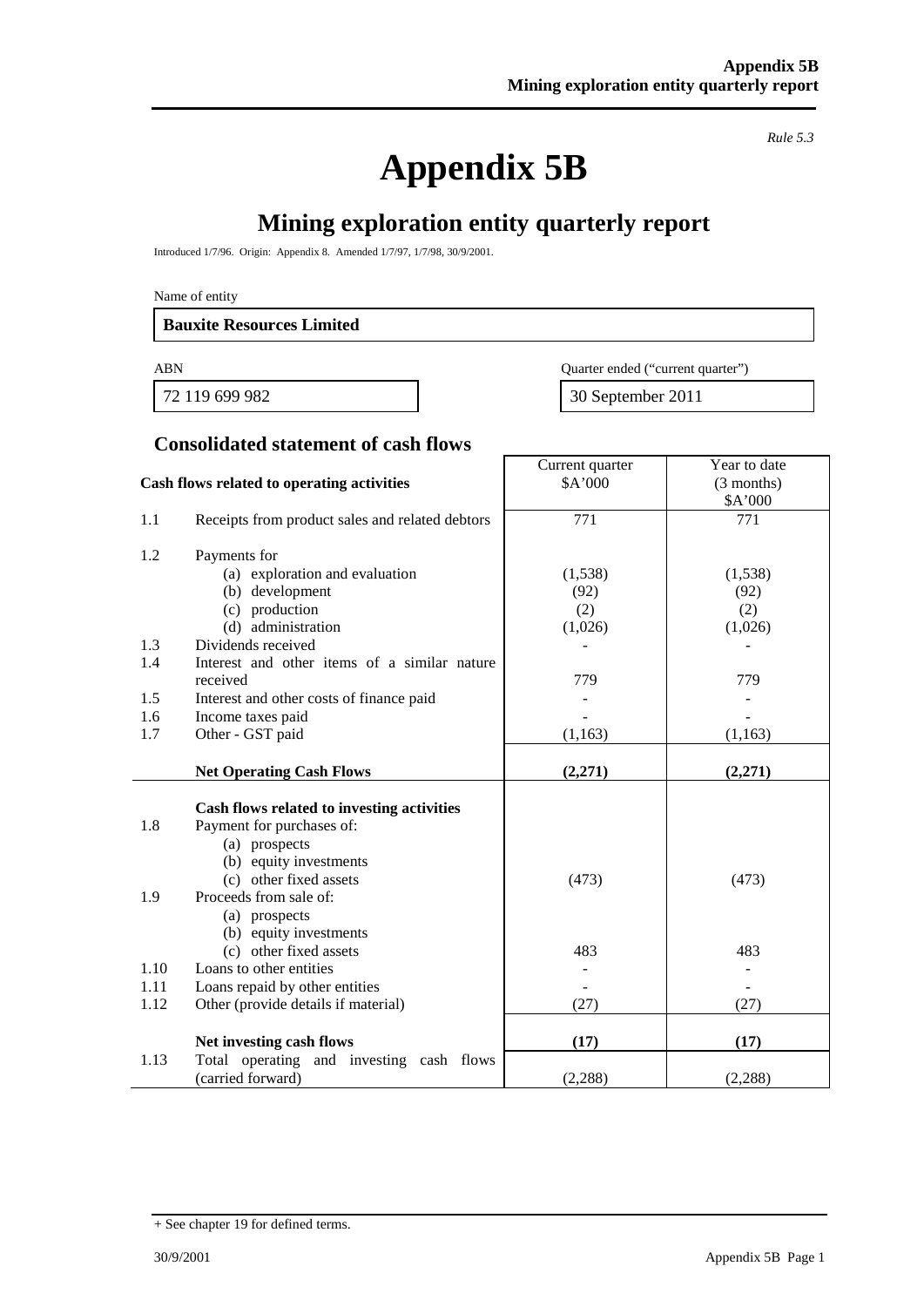| 1.13         | Total operating and investing cash flows (brought                                   |          |         |
|--------------|-------------------------------------------------------------------------------------|----------|---------|
|              | forward)                                                                            | (2,288)  | (2,288) |
|              |                                                                                     |          |         |
|              | Cash flows related to financing activities                                          |          |         |
| 1.14         | Proceeds from issues of shares, options, etc.                                       |          |         |
| 1.15         | Proceeds from sale of forfeited shares                                              |          |         |
| 1.16         | Proceeds from borrowings                                                            |          |         |
| 1.17         | Repayment of borrowings                                                             |          |         |
| 1.18         | Dividends paid                                                                      |          |         |
| 1.19         | Other (capital raising costs)                                                       |          |         |
|              | Net financing cash flows                                                            |          |         |
|              | Net increase (decrease) in cash held                                                | (2, 288) | (2,288) |
| 1.20<br>1.21 | Cash at beginning of quarter/year to date<br>Exchange rate adjustments to item 1.20 | 53,126   | 53,126  |
| 1.22         | Cash at end of quarter                                                              | 50,838   | 50,838  |

### **Payments to directors of the entity and associates of the directors Payments to related entities of the entity and associates of the related entities**

|      |                                                                  | Current quarter<br>\$A'000 |
|------|------------------------------------------------------------------|----------------------------|
| 1.23 | Aggregate amount of payments to the parties included in item 1.2 | 266                        |
| 1.24 | Aggregate amount of loans to the parties included in item 1.10   | -                          |

1.25 Explanation necessary for an understanding of the transactions Item 1.23 includes aggregate amounts paid to directors including salary, director's fees and consulting fees.

### **Non-cash financing and investing activities**

2.1 Details of financing and investing transactions which have had a material effect on consolidated assets and liabilities but did not involve cash flows

2.2 Details of outlays made by other entities to establish or increase their share in projects in which the reporting entity has an interest

#### **Financing facilities available**

*Add notes as necessary for an understanding of the position.*

<sup>+</sup> See chapter 19 for defined terms.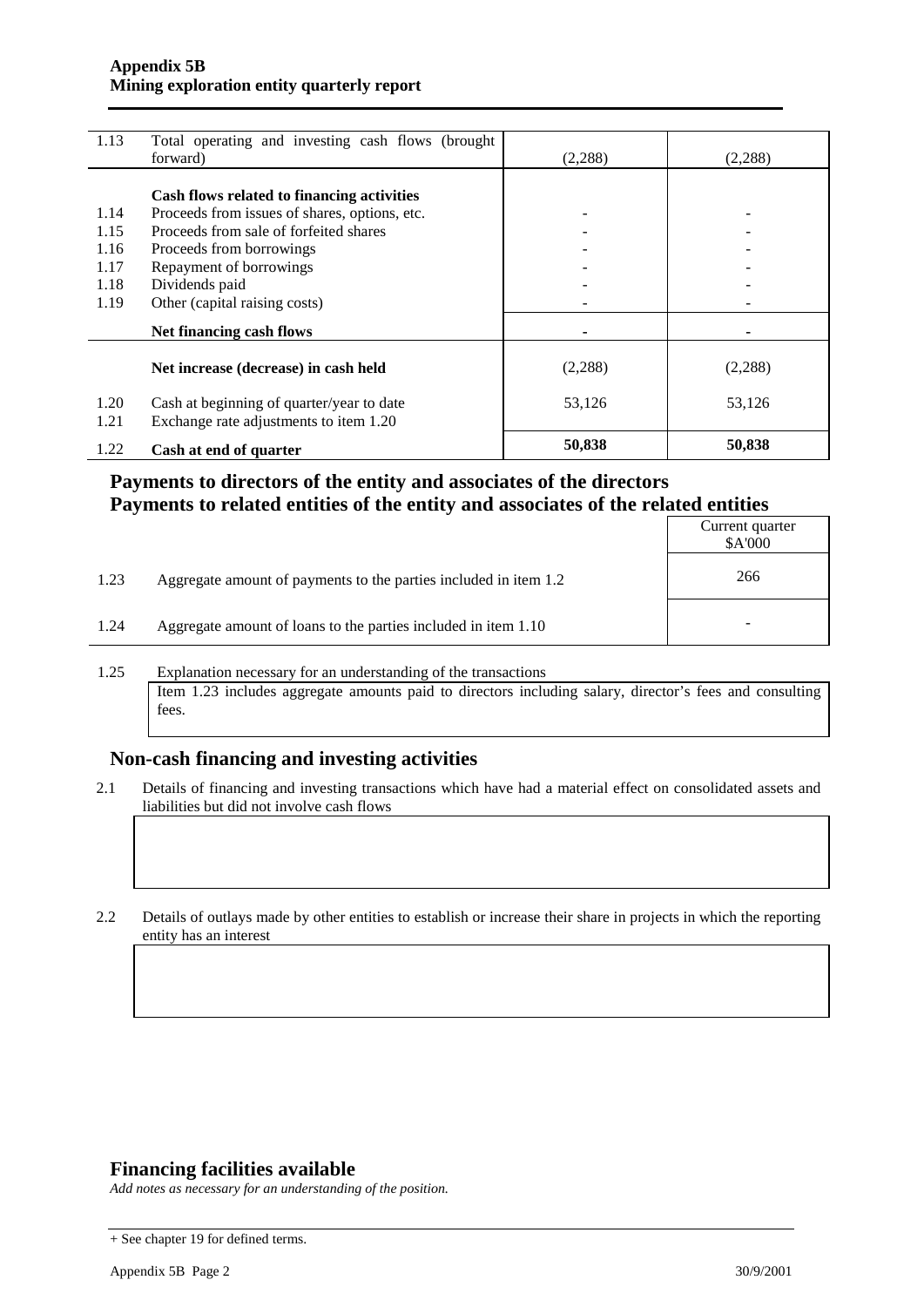$\overline{\phantom{a}}$ 

|     |                             | Amount available<br>\$A'000 | Amount used<br>\$A'000 |
|-----|-----------------------------|-----------------------------|------------------------|
| 3.1 | Loan facilities             |                             |                        |
| 3.2 | Credit standby arrangements |                             |                        |

### **Estimated cash outflows for next quarter**

|     | ж.                         | \$A'000 |
|-----|----------------------------|---------|
| 4.1 | Exploration and evaluation | (1,500) |
| 4.2 | Development                | (300)   |
| 4.3 | Production                 | ۰       |
| 4.4 | Administration             | (800)   |
|     |                            |         |
|     | <b>Total</b>               | (2,600) |

### **Reconciliation of cash**

| Reconciliation of cash at the end of the quarter (as<br>shown in the consolidated statement of cash flows) to<br>the related items in the accounts is as follows. |                                                  | Current quarter<br>A'000 | Previous quarter<br>A'000 |
|-------------------------------------------------------------------------------------------------------------------------------------------------------------------|--------------------------------------------------|--------------------------|---------------------------|
| 5.1                                                                                                                                                               | Cash on hand and at bank                         | 3.771                    | 1,626                     |
| 5.2                                                                                                                                                               | Deposits at call                                 | 47,067                   | 51,501                    |
| 5.3                                                                                                                                                               | Bank overdraft                                   |                          |                           |
| 5.4                                                                                                                                                               | Other (provide details)                          |                          |                           |
|                                                                                                                                                                   | <b>Total: cash at end of quarter</b> (item 1.22) | 50,838                   | 53,127                    |

## **Changes in interests in mining tenements**

|     |                                                                     | Tenement<br>reference | Nature of interest<br>(note (2)) | Interest at<br>beginning<br>of quarter | Interest at<br>end of<br>quarter |
|-----|---------------------------------------------------------------------|-----------------------|----------------------------------|----------------------------------------|----------------------------------|
| 6.1 | Interests in mining<br>tenements relinquished,<br>reduced or lapsed |                       |                                  |                                        |                                  |
|     |                                                                     |                       |                                  |                                        |                                  |
| 6.2 | Interests in mining<br>tenements acquired or                        | 70/4151               | 100\%                            | $0\%$                                  | 100%                             |
|     | increased                                                           | E70/3630              |                                  |                                        |                                  |
|     |                                                                     | E70/3651              | 30% of bauxite rights and        | 0%                                     | 30%/100%                         |
|     |                                                                     | E70/3731              | 100% of other minerals           |                                        |                                  |
|     |                                                                     | E70/3574              |                                  |                                        |                                  |
|     |                                                                     | E70/3632              |                                  |                                        |                                  |

<sup>+</sup> See chapter 19 for defined terms.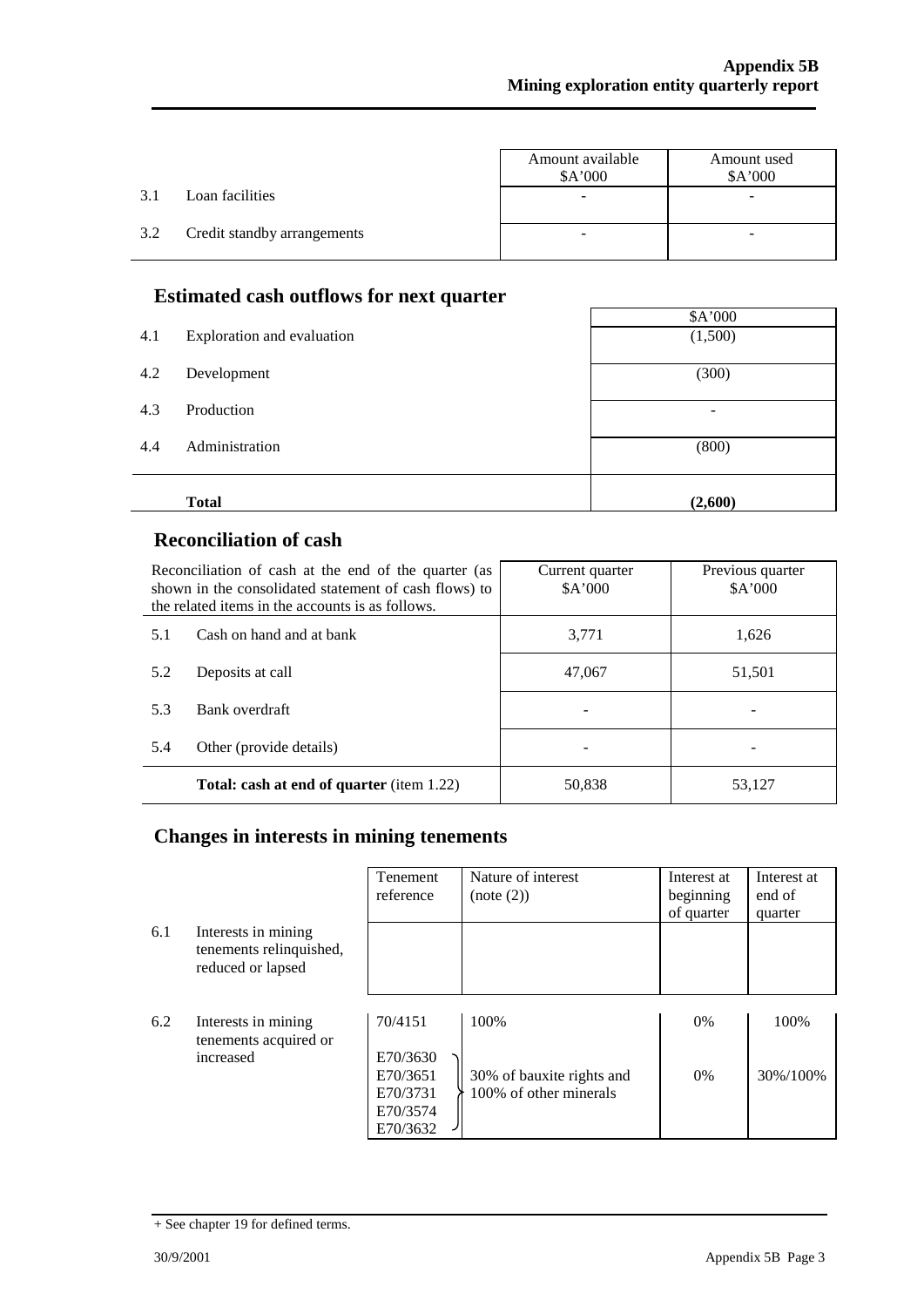#### **Issued and quoted securities at end of current quarter**

*Description includes rate of interest and any redemption or conversion rights together with prices and dates.*

|      |                                     | Total number       | Number quoted                                        | Issue price per                    | Amount paid up per               |
|------|-------------------------------------|--------------------|------------------------------------------------------|------------------------------------|----------------------------------|
|      |                                     |                    |                                                      | security (see note<br>$3)$ (cents) | security (see note 3)<br>(cents) |
| 7.1  | Preference                          |                    |                                                      |                                    |                                  |
|      | +securities                         |                    |                                                      |                                    |                                  |
|      | (description)                       |                    |                                                      |                                    |                                  |
| 7.2  | Changes during<br>quarter           |                    |                                                      |                                    |                                  |
|      | (a) Increases                       |                    |                                                      |                                    |                                  |
|      | through issues                      |                    |                                                      |                                    |                                  |
|      | (b) Decreases                       |                    |                                                      |                                    |                                  |
|      | through returns<br>of capital, buy- |                    |                                                      |                                    |                                  |
|      | backs,                              |                    |                                                      |                                    |                                  |
|      | redemptions                         |                    |                                                      |                                    |                                  |
| 7.3  | +Ordinary                           |                    |                                                      |                                    |                                  |
|      | securities                          | 235,379,896        | 235,379,896                                          |                                    |                                  |
| 7.4  | Changes during                      |                    |                                                      |                                    |                                  |
|      | quarter                             |                    |                                                      |                                    |                                  |
|      | (a) Increases<br>through issues     |                    |                                                      |                                    |                                  |
|      | (b) Decreases                       |                    |                                                      |                                    |                                  |
|      | through returns                     |                    |                                                      |                                    |                                  |
|      | of capital, buy-                    |                    |                                                      |                                    |                                  |
| 7.5  | backs<br>+Convertible               |                    |                                                      |                                    |                                  |
|      | debt securities                     |                    |                                                      |                                    |                                  |
|      | (description)                       |                    |                                                      |                                    |                                  |
| 7.6  | Changes during                      |                    |                                                      |                                    |                                  |
|      | quarter                             |                    |                                                      |                                    |                                  |
|      | (a) Increases<br>through issues     |                    |                                                      |                                    |                                  |
|      | (b) Decreases                       |                    |                                                      |                                    |                                  |
|      | through                             |                    |                                                      |                                    |                                  |
|      | securities                          |                    |                                                      |                                    |                                  |
|      | matured,<br>converted               |                    |                                                      |                                    |                                  |
| 7.7  | <b>Options</b>                      |                    |                                                      | <b>Exercise Price</b>              | <b>Expiry Date</b>               |
|      | (description and                    | 7,750,000          | $\qquad \qquad \blacksquare$                         | 20 cents                           | 31/05/2012                       |
|      | conversion                          | 3,790,000          | $\frac{1}{2}$                                        | 30 cents                           | 30/06/2012                       |
|      | factor)                             | 300,000<br>230,000 | $\overline{\phantom{a}}$<br>$\blacksquare$           | 35 cents<br>50 cents               | 30/06/2012<br>30/06/2012         |
|      |                                     | 1,125,000          | $\frac{1}{2}$                                        | \$1.00                             | 30/06/2012                       |
|      |                                     | 3,000,000          | $\overline{a}$                                       | 40 cents                           | 31/01/2016                       |
|      |                                     | 2,000,000          | $\overline{a}$                                       | 40 cents                           | 22/02/2016                       |
| 7.8  | Issued during                       |                    | $\overline{\phantom{0}}$                             |                                    |                                  |
| 7.9  | quarter<br><b>Exercised</b> during  |                    | $\overline{\phantom{0}}$<br>$\overline{\phantom{0}}$ |                                    |                                  |
|      | quarter                             |                    |                                                      |                                    |                                  |
| 7.10 | <b>Expired during</b><br>quarter    |                    |                                                      |                                    |                                  |
| 7.11 | <b>Debentures</b>                   |                    |                                                      |                                    |                                  |
|      | (totals only)                       |                    |                                                      |                                    |                                  |

<sup>+</sup> See chapter 19 for defined terms.